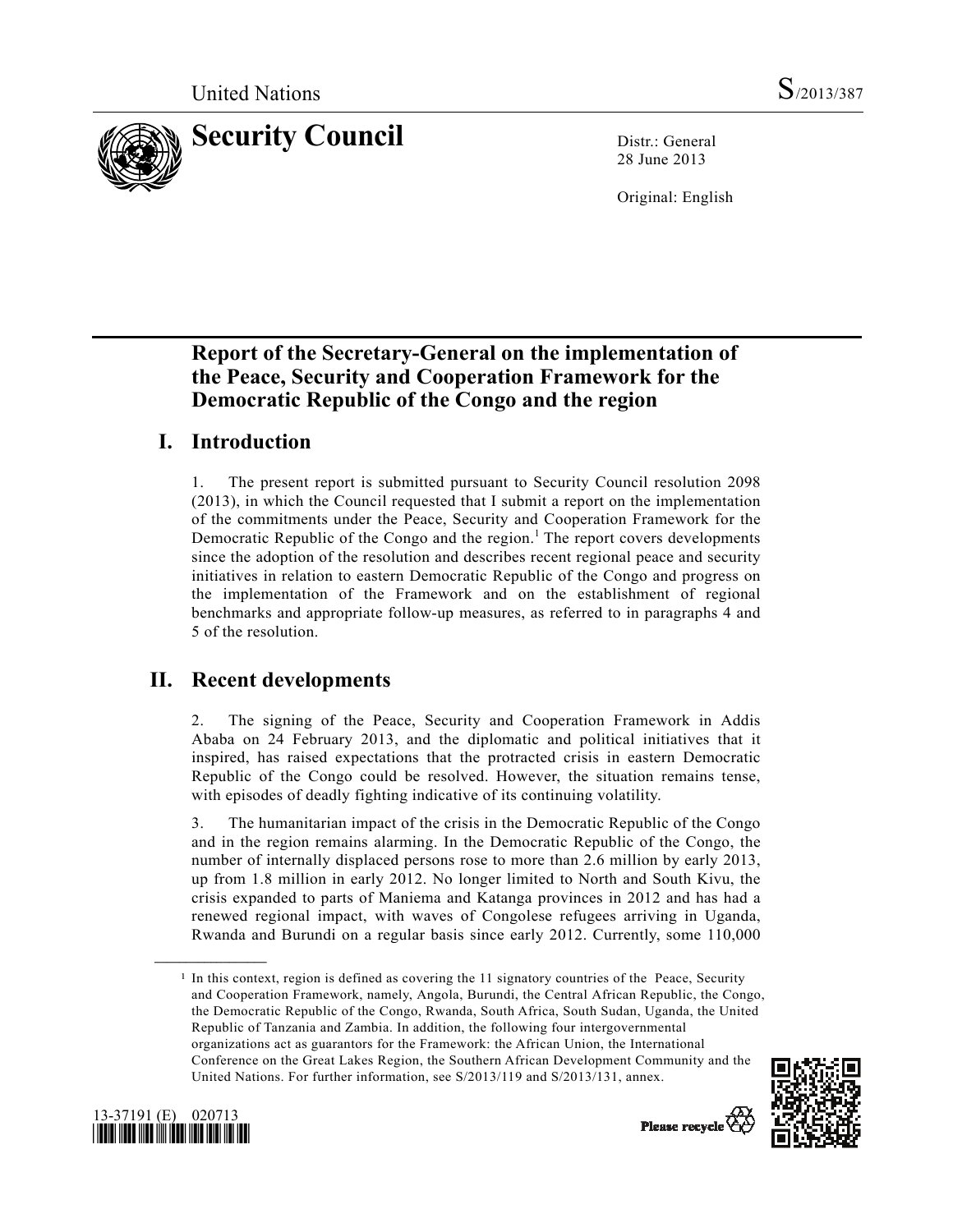Congolese refugees are in Uganda, 58,000 in Rwanda, 40,000 in Burundi and 63,000 in the United Republic of Tanzania. Meanwhile, the Democratic Republic of the Congo is also host to some 140,000 refugees, including from Burundi, Rwanda and Angola. Most recently, the deterioration of the security situation in the Central African Republic since December 2012 has forced some 37,000 people from that country to seek refuge in the Equateur and Orientale provinces of the Democratic Republic of the Congo. On a positive note, the Governments of the Democratic Republic of the Congo and Rwanda and representatives of the Office of the United Nations High Commissioner for Refugees met in Kigali on 20 and 21 June to review the status of Rwandan refugees in the Democratic Republic of the Congo. While both countries have yet to address some critical issues, notably on identification and sensitization of refugees, this was an important step towards addressing a longstanding aspect of the crisis.

4. At the regional level, the delegations of the Government of the Democratic Republic of the Congo and of *Mouvement du 23 mars* (M23) returned to Kampala for consultations with the facilitator of the peace talks, on 12 June and 9 June, respectively. This followed a three-month hiatus marked by an outbreak of short but heavy fighting within M23, and between the *Forces armées de la République démocratique du Congo* (FARDC) and M23.

5. The Kampala talks, facilitated by the Minister of Defence of Uganda, Crispus Kiyonga, under the auspices of the President of Uganda, Yoweri Museveni, in his capacity as Chair of the International Conference on the Great Lakes Region (ICGLR), have progressed slowly since they began on 9 December 2012. At the time of preparing the present report, the two delegations have concluded discussions on one of the four agenda items: the review of the peace agreement of 23 March 2009 between the Government of the Democratic Republic of the Congo and the *Congrès national pour la défense du peuple* (CNDP). The three remaining agenda items are yet to be thoroughly discussed, including security; social, political, and economic matters; and the implementation plan for the decisions reached during the talks. Meanwhile, since the return of the two delegations to Kampala in June, the facilitator has been consulting with them, separately, on a draft agreement he proposed regarding the remaining agenda items, including on the modalities for an amnesty, disarmament and civil and military integration of M23 mutineers.

6. Against the background of the Kampala talks, a serious crisis erupted within M23 in late February, resulting in a split and subsequent fighting between two factions, led by General Bosco Ntaganda and Colonel Sultani Makenga, respectively. The leadership crisis revealed deep-seated, unresolved issues between the armed group's major constituencies, including a power struggle and tensions within the members' ethnic communities in North Kivu. It also brought to light the role of Bosco Ntaganda, whose membership had long been denied by M23.

7. While the facilitator of the Kampala talks continued to urge the military and political leadership of the factions of M23 to cease hostilities immediately, the fighting only came to an end on 16 March, with the fall of Kibumba, the headquarters of the pro-Ntaganda faction. Some 600 pro-Ntaganda combatants fled the fighting and crossed into Rwanda, including Bosco Ntaganda, Bishop Jean-Marie Runiga, the former M23 political leader, and Baudouin Ngaruye, a senior military commander in M23. Unexpectedly, Bosco Ntaganda surrendered to the Embassy of the United States of America in Kigali on 18 March and asked to be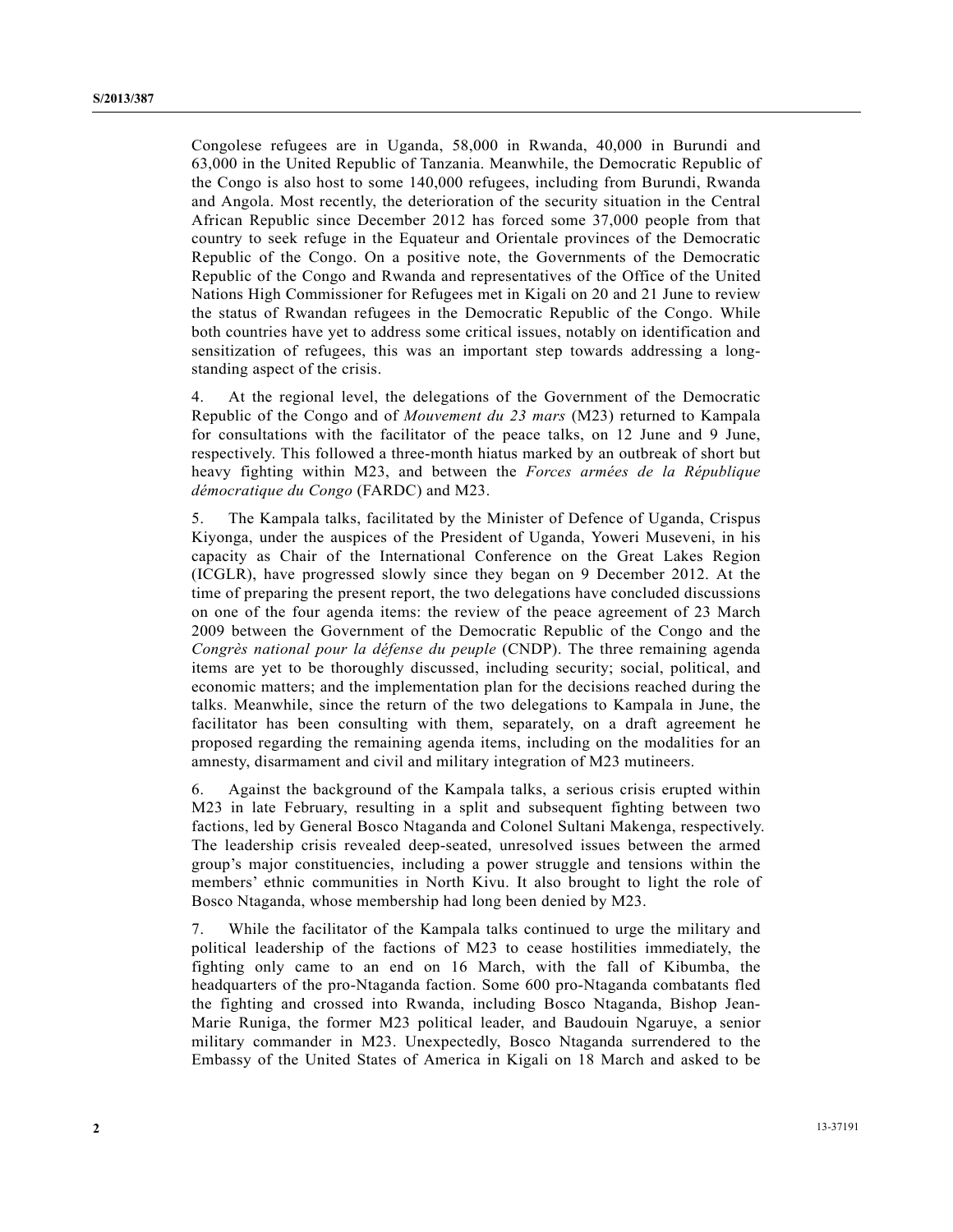transferred to the International Criminal Court. With the cooperation of the Governments of Rwanda, the Netherlands, the United Kingdom of Great Britain and Northern Ireland and the United States of America, Bosco Ntaganda was transferred to The Hague on 22 March.

8. Other regional efforts have also contributed to the overall containment of the situation in eastern Democratic Republic of the Congo. On 12 March, the President of Angola, José Eduardo Dos Santos, convened a mini-summit with the President of South Africa, Jacob Zuma, and the President of the Democratic Republic of the Congo, Joseph Kabila, in which they expressed their support for the Peace, Security and Cooperation Framework and their intention to examine ways to coordinate their approaches to its implementation. On 24 March, the President of the Republic of Congo, Denis Sassou Nguesso, convened a mini-summit in his home town, Oyo, attended by the President of the Democratic Republic of the Congo, the President of Rwanda, Paul Kagame and the President of Uganda. The leaders welcomed the Framework and called for the resumption and conclusion of the Kampala talks. During the Organ Troika Summit of the Southern African Development Community (SADC), held on 10 May, in Dar es Salaam, United Republic of Tanzania, the Heads of State of SADC, among other decisions, welcomed the adoption of Security Council resolution 2098 (2013) and encouraged the Government of the Democratic Republic of the Congo and M23 to resume and conclude the Kampala talks in an expeditious manner.

9. Despite these political initiatives, the situation on the ground remained tense. On 20 May, heavy fighting occurred between FARDC and M23 near Goma, interrupting a six-month lull in the fighting between them. As a result of diplomatic efforts through various channels, including on the part of my Special Representative for the Democratic Republic of the Congo and head of the United Nations Organization Stabilization Mission in the Democratic Republic of the Congo (MONUSCO), Roger Meece, the fighting ceased on 22 May. While there have not been any major hostilities since then, the situation in eastern Democratic Republic of the Congo remains volatile.

### **III. Activities of the Special Envoy**

10. Since her appointment on 18 March, my Special Envoy for the Great Lakes region, Mary Robinson, has held a series of consultations with leaders of the region and civil society groups. Against the backdrop of tensions generated by statements from M23 in reaction to the deployment of the Force Intervention Brigade under MONUSCO, she visited the Democratic Republic of the Congo (Kinshasa and Goma), Rwanda, Uganda, Burundi and South Africa from 28 April to 5 May. She met with the President of the Democratic Republic of the Congo, the President of Uganda and the President of Burundi, Pierre Nkurunziza, and had a telephone conversation with the President of Rwanda, who was out of the country at the time of her visit. The Special Envoy also met with other officials, including the Minister of Defence of Uganda and facilitator of the Kampala talks, the Chairperson of the African Union Commission, Nkosazana Dlamini Zuma, the Special Representative of the African Union Commission for the Great Lakes Region, Boubacar Gaoussou Diarra, and the Executive Secretary of the International Conference on the Great Lakes Region, Alfonse Ntumba Luaba. She intends to pursue her close consultations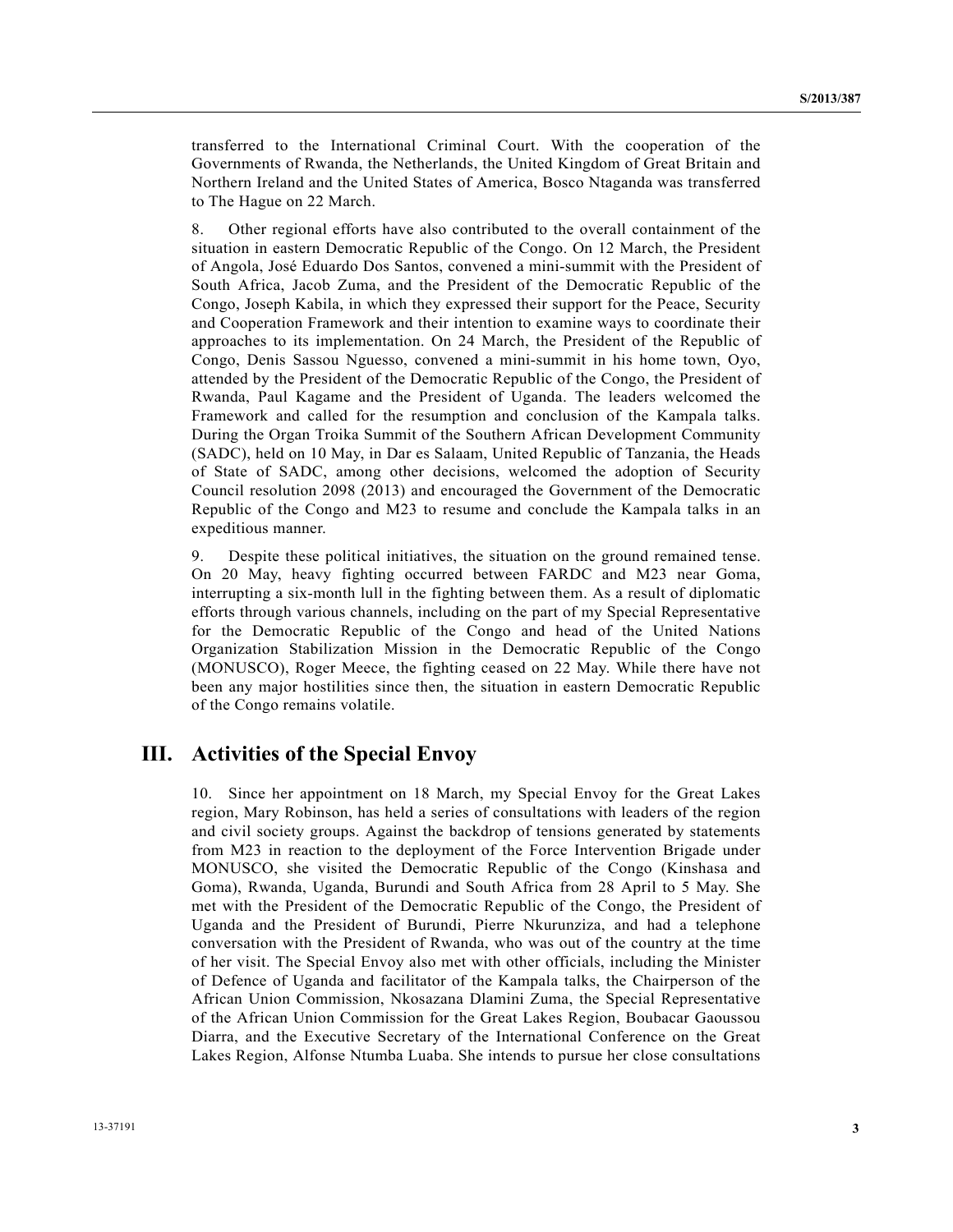with the leaders of the region, including visits to all the signatory countries to the Peace, Security and Cooperation Framework.

11. My Special Envoy held extensive meetings with United Nations country teams, the diplomatic corps and the donor community in all the countries she visited, as well as with MONUSCO, in the Democratic Republic of the Congo and the United Nations Office in Burundi (BNUB), in Burundi. In each capital, she ensured that her consultations included representatives of civil society, notably women's groups, in an effort to build strong constituencies in support of the Framework.

12. The purpose of her visits was threefold: (a) to seek the views of leaders and others on the implementation of the Framework, particularly on the establishment of the oversight mechanisms and development of regional benchmarks; (b) to encourage participation in the first meeting of the regional oversight mechanism (known as the 11 plus 4 oversight mechanism, held on 26 May in Addis Ababa; and (c) to share her vision for and approach to the implementation of the Framework.

13. During her meetings with government officials, my Special Envoy discussed in detail their commitments as outlined in the Framework, stressing the need to ensure its full implementation. She called upon civil society groups to encourage their governments to respect their commitments and to hold them accountable. She stressed that equal importance attached to the implementation of the Framework as a shared responsibility, and that success would be predicated upon each and all parties living up to their commitments, given the considerable challenges ahead. She had summarized her personal vision for and approach to the Framework as Special Envoy in a document entitled "A framework of hope", issued on 28 April 2013.

14. From 22 to 25 May, I undertook a visit to Mozambique, followed by an unprecedented joint tour to the Democratic Republic of the Congo, Rwanda and Uganda with the President of the World Bank, Jim Yong Kim, in support of the Framework. While the leaders of the States in the Great Lakes region are the key drivers of peace, stability and growth in that region, my visit with Mr. Kim was aimed at showing our commitment to ensuring that the political and security aspects of the Framework are pursued concurrently with its economic aspects.

15. To that end, on 23 May in Kinshasa, Mr. Kim announced a pledge of 1 billion dollars from the World Bank, in zero-interest financing, to support two major regional development priorities: the recovery of livelihoods to reduce the vulnerability of the people of the Great Lakes whose communities have suffered greatly during conflict in the region; and the revitalization and expansion of crossborder economic activity to spur greater opportunity and integration in the areas of agriculture, energy, transport and regional trade.

16. The World Bank's proposed additional funding includes roughly 100 million dollars in support of agriculture and rural livelihoods for internally displaced people and refugees in the region; 340 million dollars to support the 80 MW Rusumo Falls hydroelectric project for Burundi, Rwanda and the United Republic of Tanzania; 150 million dollars for the rehabilitation of the Ruzizi I and II hydroelectric projects and financing for Ruzizi III, supplying electricity to Rwanda, Burundi and the Democratic Republic of the Congo; 165 million dollars towards building roads in North and South Kivu and Province Orientale; 180 million dollars for infrastructure improvement and border management along the border between Rwanda and the Democratic Republic of the Congo; and several millions of dollars in additional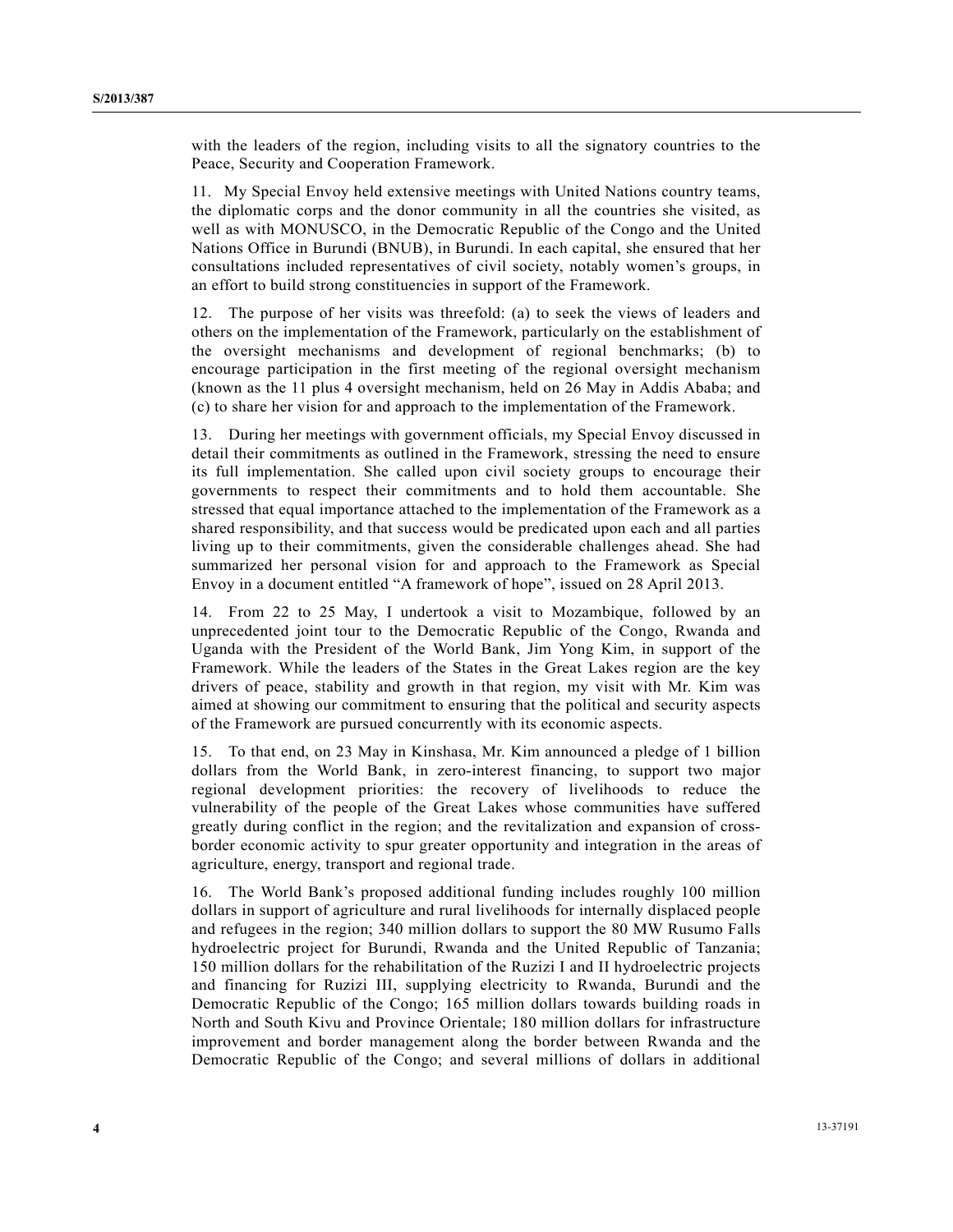funding for public health laboratories, fisheries and trade facilitation programmes, among others.

17. In the Democratic Republic of the Congo, the President, the Prime Minister, the President of the Senate, the Speaker of the National Assembly, the Governor of North Kivu and civil society representatives all called for the rapid deployment of the Force Intervention Brigade of MONUSCO, arguing that the recent fighting between FARDC and M23 was a grim reminder of its necessity. I stressed that the Brigade was a tool in support of the comprehensive political approach contained in the Framework and cautioned that it could not substitute for FARDC, which bears primary responsibility for upholding territorial integrity and protecting civilians.

18. In Rwanda, Mr. Kim and I, with the President and some ministers of the Government, discussed concrete projects that could reinforce the economic integration of the Great Lakes region, notably in the energy and agriculture sectors.

19. In Uganda, discussions with the President focused on economic integration and the potential of the Great Lakes region, as a hub linking Eastern and Southern Africa. The President of Uganda has convened a summit of the International Conference on the Great Lakes Region, scheduled to take place on 31 July in Luanda, in consultation with the President of Angola, to further review recent developments in the region, including progress on the implementation of the Framework.

### **IV. Implementation of the commitments made under the Peace, Security and Cooperation Framework for the Democratic Republic of the Congo and the region**

#### **A. Commitments of the Democratic Republic of the Congo**

20. On 13 May, the Council of Ministers adopted the presidential ordinance establishing the national oversight mechanism, as stipulated by the Framework. The national oversight mechanism will maintain a regular dialogue with all partners with a view to ensuring their support for the implementation of the Framework. On 21 May, François Muamba was appointed, by presidential ordinance, as coordinator of the mechanism's executive committee, along with two assistant coordinators. A former Minister of Industry and Economy and Minister for the Budget and member of the National Assembly, Mr. Muamba has also been a member of the Government's delegation to the Kampala talks with M23.

21. The Democratic Republic of the Congo has taken some initial steps to move forward on critical reforms. On 19 April, a revised law for a restructured Independent National Electoral Commission was promulgated, following arduous negotiations among parliamentarians. On decentralization, a series of additional laws were adopted, including some related to public finance. Also, as constitutionally required, the third Conference of Governors, chaired by the Presidency, was held on 18 and 19 March.

22. In the security and justice sectors, an action plan was adopted for the Congolese National Police and there were positive steps in the fight against impunity, including the trials and convictions in the military court system of perpetrators of serious crimes. A comprehensive military reform plan has yet to be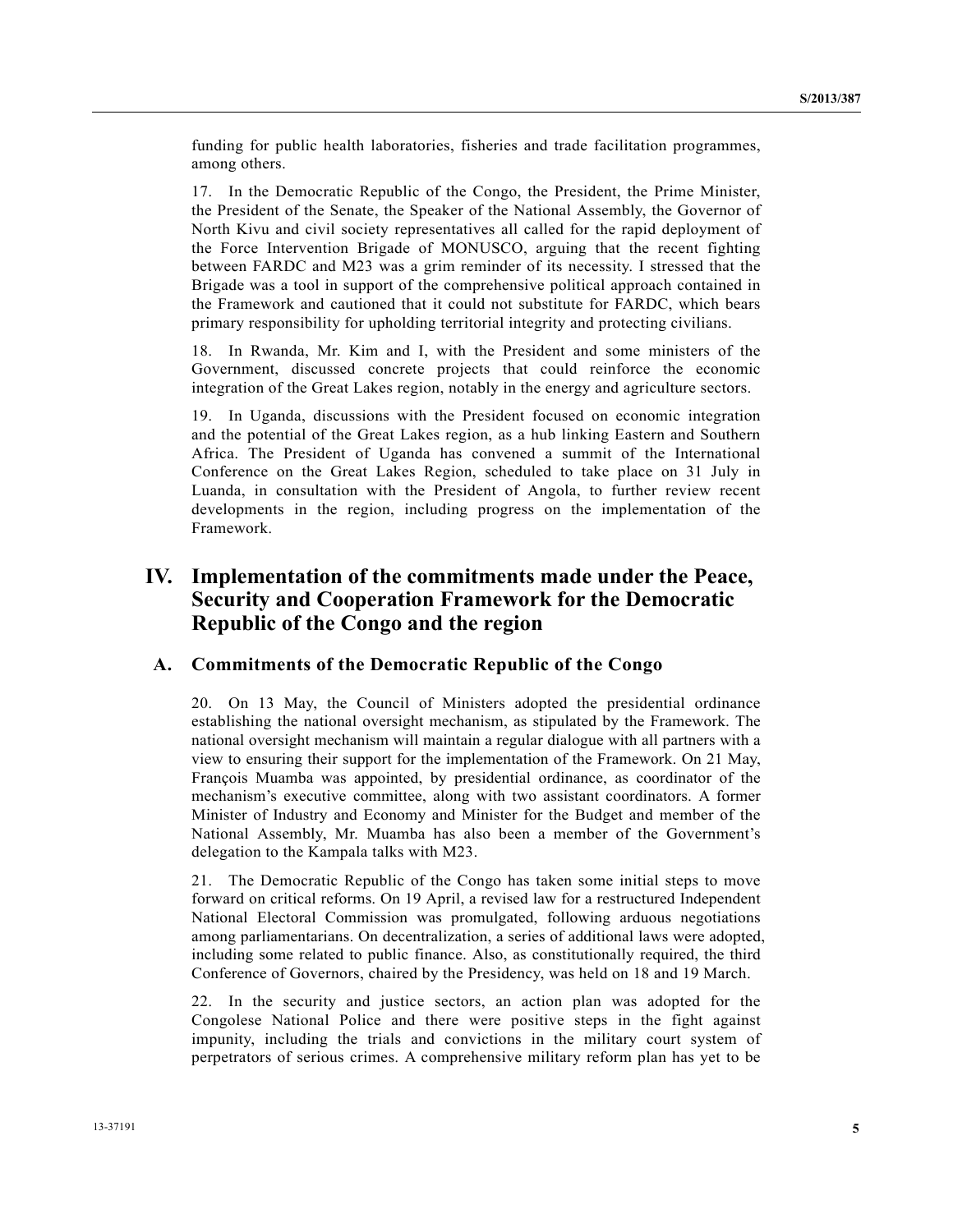developed, although initial steps were taken towards the creation of the Rapid Reaction Force within FARDC. On 21 May, the Minister for Foreign Affairs, Raymond Tshibanda, briefed the diplomatic community in Kinshasa on the Government's plans to reform the security sector, in particular the army and police.

23. Some measure of progress was achieved with regard to structural reforms. Policy development and implementation have focused on increasing public revenue mobilization, improving management of State revenues and expanding the payment of public employees' salaries through automatic bank deposit, which is already the case for army and police personnel, in order to reduce embezzlement.

24. Regrettably, increasing fragmentation, as well as wrangling among political and social actors, including within the majority coalition, have contributed to a more difficult environment for consensus-building. I hope that the Government of the Democratic Republic of the Congo will continue to generate the will necessary to advance vitally needed but sensitive reforms.

### **B. Commitments of the region**

25. On 17 March, following the crossing into Rwanda of some 600 combatants of the pro-Ntaganda faction of M23, Rwanda issued a press release indicating that the "soldiers and officers from the Democratic Republic of the Congo that have entered Rwanda have been disarmed and detained. Several wounded among them are receiving treatment with assistance from the Red Cross". Rwanda further informed of its consultations with several regional and international organizations to facilitate appropriate handling of the new group of refugees.

26. In a letter dated 24 March addressed to the Chair of the Security Council Committee established pursuant to resolution 1533 (2004) concerning the Democratic Republic of the Congo, the Government of Rwanda reported the presence of Jean-Marie Runiga, Baudoin Ngaruye and Innocent Zimurinda among the politicians and cadres of M23 who had crossed the border from the Democratic Republic of the Congo to seek refuge in Rwanda. The letter mentions the intention of Runiga to seek asylum in Uganda. The United Nations was also informed of the presence of Eric Badege in Rwanda, although his exact location is currently unknown.

27. On 26 May, on the margins of the Jubilee Summit of the Organization of African Unity-African Union, the Chairperson of the African Union Commission and I co-chaired the first meeting of the 11 plus 4 oversight mechanism, in Addis Ababa. It was the first time that the leaders of the region had met collectively since the signing of the Framework in February.

28. The President of the Democratic Republic of the Congo offered an extensive account of the measures his Government had taken to implement the national commitments. Building on the outcome of my joint visit with the President of the World Bank, the participants in the meeting of the oversight mechanism stressed the importance of regional economic integration as a key driver for peace. They welcomed the recent meeting of the Ministers for Foreign Affairs of the countries of the Economic Community of the Great Lakes Countries (CEPGL) held on 9 and 10 May, in Bujumbura, and expressed support for its recommendation that a summit of Heads of State of CEPGL be held as soon as possible.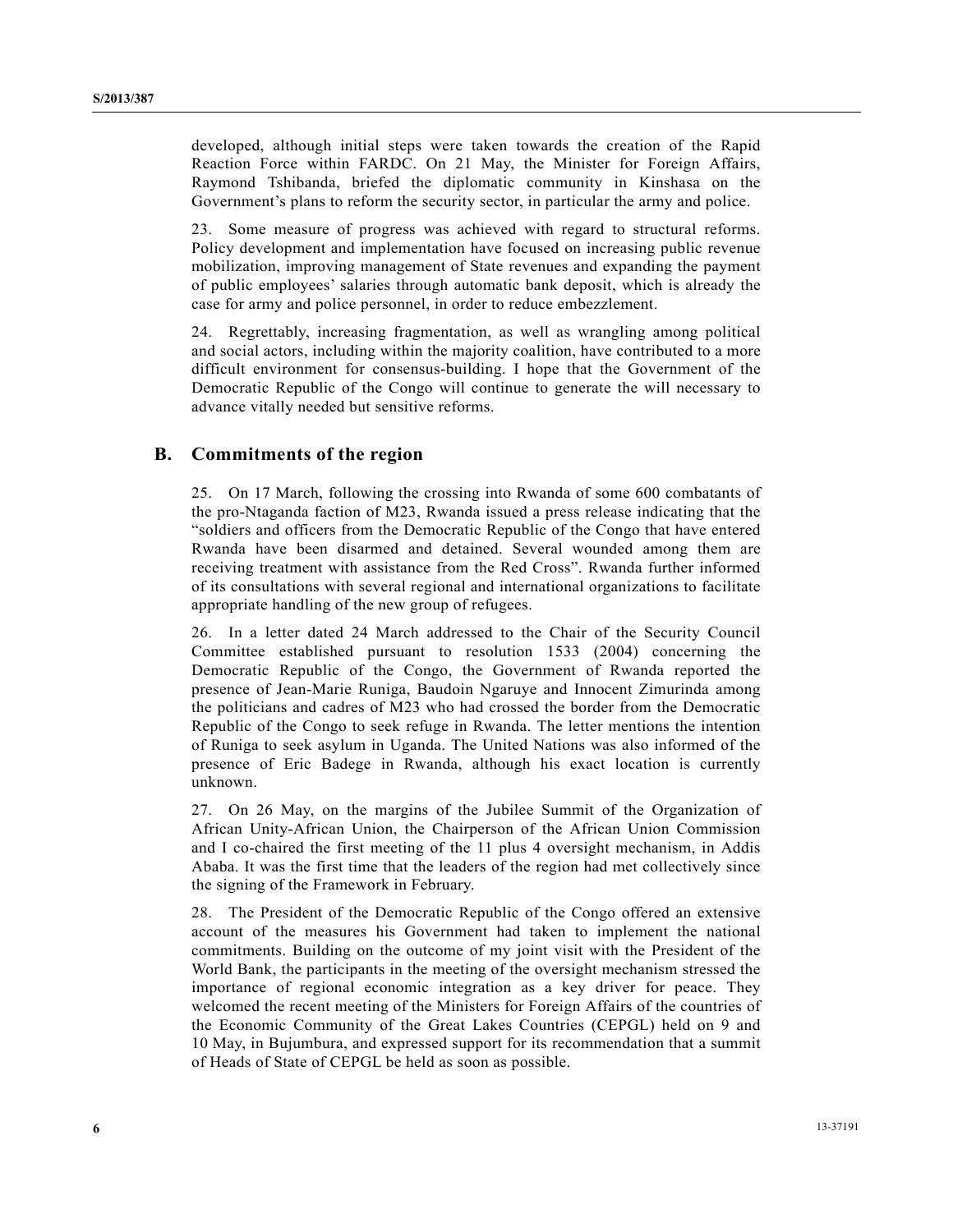29. At the same time, the inherent political dimensions of the Framework were highlighted as critical, and the use of force as a measure of last resort. Participants noted that spoilers to peace in the Democratic Republic of the Congo remained and welcomed the determination of the international community to take appropriate measures to deal with the threat posed by armed groups operating in the eastern part of the country, including by deploying the Force Intervention Brigade as part of MONUSCO. However, leaders of the region also reaffirmed the need to give a chance to dialogue with those stakeholders who accept it, and for appropriate political reforms and initiatives to be implemented.

30. While the meeting offered leaders the opportunity to reaffirm their commitments to the implementation of the Framework, more concrete actions have yet to be taken. In this respect, the leaders endorsed the establishment of a Technical Support Committee to develop a detailed plan for the implementation of the regional commitments, with benchmarks and follow-up measures. The Committee, composed of senior representatives of the 11 signatory countries, will also seek to resolve technical questions with a view to identifying common practices in the implementation of the Framework.

#### **C. Development of benchmarks**

31. The first meeting of the Technical Support Committee was held in Nairobi, on 24 June. Under the co-chairmanship of the United Nations and the African Union Commission, the Committee discussed a set of draft regional benchmarks, with indicators of progress. The Committee agreed to refine the regional benchmarks in subsequent meetings, before their presentation for adoption at the next meeting of the 11 plus 4 oversight mechanism, on the margins of the General Assembly, in September.

#### **D. International commitments**

32. As noted on several occasions by my Special Envoy, the implementation of the Framework is a shared responsibility. Following the first meeting of the 11 plus 4 oversight mechanism, my Special Envoy attended a meeting of the International Contact Group on the Great Lakes Region, held on 28 May, in Paris. She also visited New York on 3 and 4 June to attend a meeting on women and peacebuilding in the Great Lakes region, organized by the Permanent Mission of Ireland to the United Nations. In all her meetings with international partners and donors, the Special Envoy encouraged them to further coordinate their efforts in support of the Great Lakes region, including with such institutions as the African Development Bank and the World Bank.

### **V. Observations and recommendations**

33. The signing of the Framework has contributed to containing the protracted crisis in eastern Democratic Republic of the Congo. However, the situation remains tense and prone to sporadic outbreaks of violence. This recurring cycle of violence poses a major obstacle to the consolidation of peace and greatly undermines development prospects in the Democratic Republic of the Congo. Meanwhile, the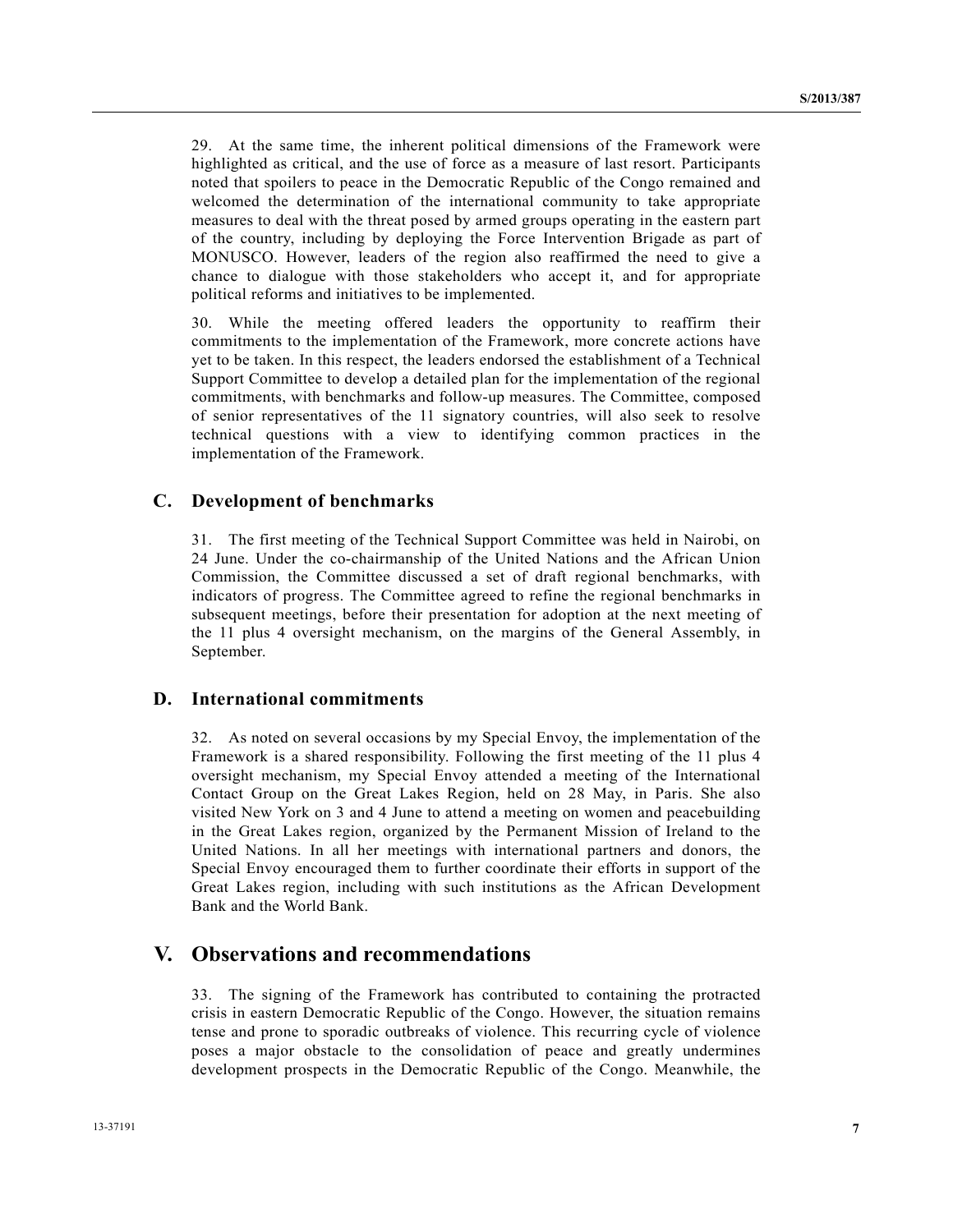mistrust that has developed between the Democratic Republic of the Congo and its eastern neighbours since the beginning of the crisis has contributed to heightened tensions on several occasions over the past year and continues to have an adverse impact on regional relations. However, I am encouraged to see that Governments and leaders of the region have continued to talk to each other, including on highly sensitive matters, either bilaterally or through regional organizations.

34. The past few months have been marked by a renewed sense of optimism generated by the political engagement of the international community in support of the efforts of regional leaders, the African Union, the International Conference on the Great Lakes Region and SADC, to improve the situation in the Great Lakes region. Having had a measure of success in containing the latest outbreak of violence, national, regional and international efforts must now focus on addressing the deep-rooted causes of the crisis in eastern Democratic Republic of the Congo.

35. The Framework offers the opportunity to pursue peace, security and development objectives concurrently. With the momentum generated by the Framework, the leaders of the Democratic Republic of the Congo and the region have the unique opportunity to create the conditions necessary for lasting security, stability and economic growth. In particular, the support of the World Bank Group can play a vital role in furthering regional economic integration, provided that trust is restored between the Democratic Republic of the Congo and its neighbours.

36. The development of benchmarks at the national and regional levels is essential to move the Framework forward and ensure that progress on commitments can be measured against an agreed baseline. I welcome the establishment by the Government of the Democratic Republic of the Congo of the national oversight mechanism and encourage the swift development of national benchmarks. I also urge the signatories of the Framework to develop regional benchmarks in a spirit of cooperation, through a process that helps build confidence among them. I count on their regular participation in and constructive engagement with the work of the Technical Support Committee established to define regional benchmarks.

37. While the Force Intervention Brigade is an essential element of efforts to address the threat posed by the presence of armed groups in eastern Democratic Republic of the Congo, it does not constitute an end in itself. I encourage the Government of the Democratic Republic of the Congo, the Parliament, political parties and civil society representatives to play their part in building the consensus needed to bring about the structural reforms outlined in the Framework and to lay the foundations for lasting peace in their country. In this regard, I welcome the intention of the Government of the Democratic Republic of the Congo to begin a national dialogue to foster national cohesion. I also welcome the resumption of the Kampala talks between the Government of the Democratic Republic of the Congo and M23, which remain a viable option for finding a peaceful solution to the crisis.

38. The United Nations stands ready to assist the Democratic Republic of the Congo and the countries in the region in the implementation of their commitments under the Framework. I encourage leaders of the region to intensify their engagement in political dialogue with those stakeholders who accept it. In this respect, my Special Envoy will develop, in the coming months, an overall political strategy on the implementation of the Framework, building on existing national and regional initiatives, where relevant, and on my joint visit with the President of the World Bank to the Great Lakes region.